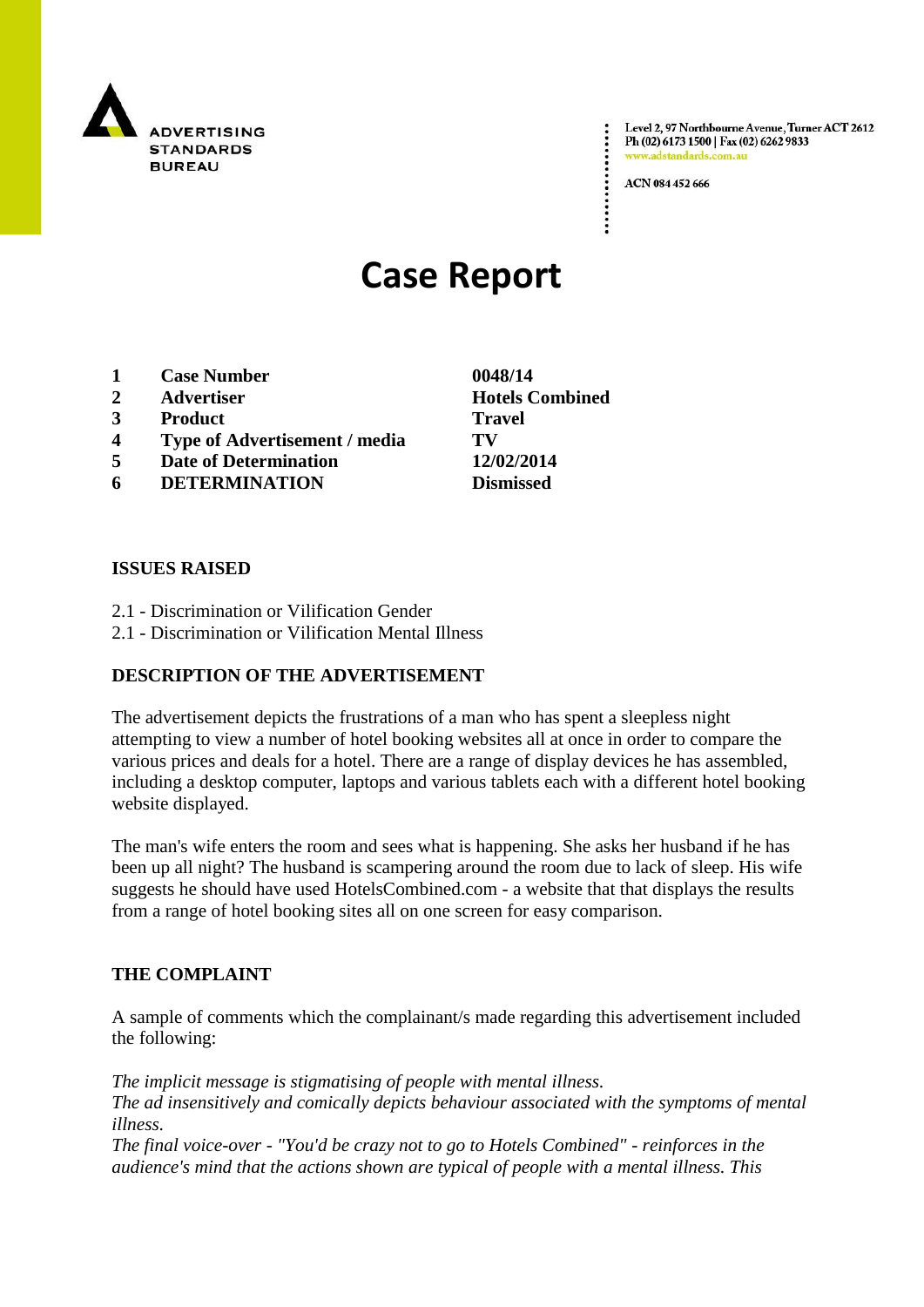*reinforces community stigmas that exist, suggesting that 'crazy' people - people with a mental illness - are likely to act in this way.*

*The Macquarie Dictionary describes 'crazy' as "1.demented; mad", of which the definition of 'mad' is stated as "1.disorder in intellect; insane". In this instance with the symptoms displayed, it is fair to say many people would identify with mental illness or 'insanity', rather than "eccentric; bizarre; or unusual".*

*Overall the ad trivialises the symptoms experienced by people with a mental illness, is insensitive towards people who have experienced these symptoms, and reinforces community misunderstanding as to what it means and is like to live with a mental illness.*

*The advertisement is horribly sexist. Men are not rambling madmen without any self-control. This misandry is completely unacceptable and I want a serious complaint lodged in relation to this disgusting commercial.*

## **THE ADVERTISER'S RESPONSE**

Comments which the advertiser made in response to the complainant/s regarding this advertisement include the following:

*The advertisement is an exaggeration of the frustration consumers feel when juggling multiple hotel booking websites to find the best deal. It is very clear from the TVC execution that this is the cause of the main character's reaction. There is no suggestion or implication that the main character is inferior from his wife with no self-control nor is he suffering an actual pre-existing mental illness of any kind.* 

*With reference to section 2.1 of the Advertiser Code of Ethics, we believe the TVC is well within acceptable community norms. Our monitoring of reaction to the TVC indicates that viewers understand the intent of the TVC and that, aside from a previous complain that has been dismissed, there has been no notable reaction from the general community or Mental Health authorities that indicates this TVC either discriminates against men - or discriminates against people with mental illnesses. Furthermore, the TVC was assessed by CAD and given a "C" classification. This is the most general classification available - meaning the TVC is judged as acceptable for all audiences, including "Children's' TV". Therefore, we respectfully request that this complaint be dismissed.*

#### **THE DETERMINATION**

The Advertising Standards Board ("Board") considered whether this advertisement breaches Section 2 of the Advertiser Code of Ethics (the "Code").

The Board noted the complainant"s concerns that the advertisement stigmatises those who suffer from a genuine mental illness and is sexist in its depiction of a rambling man without any self-control.

The Board viewed the advertisement and noted the advertiser"s response.

The Board considered whether the advertisement complied with Section 2.1 of the Code which requires that 'advertisements shall not portray or depict material in a way which discriminates against or vilifies a person or section of the community on account of race,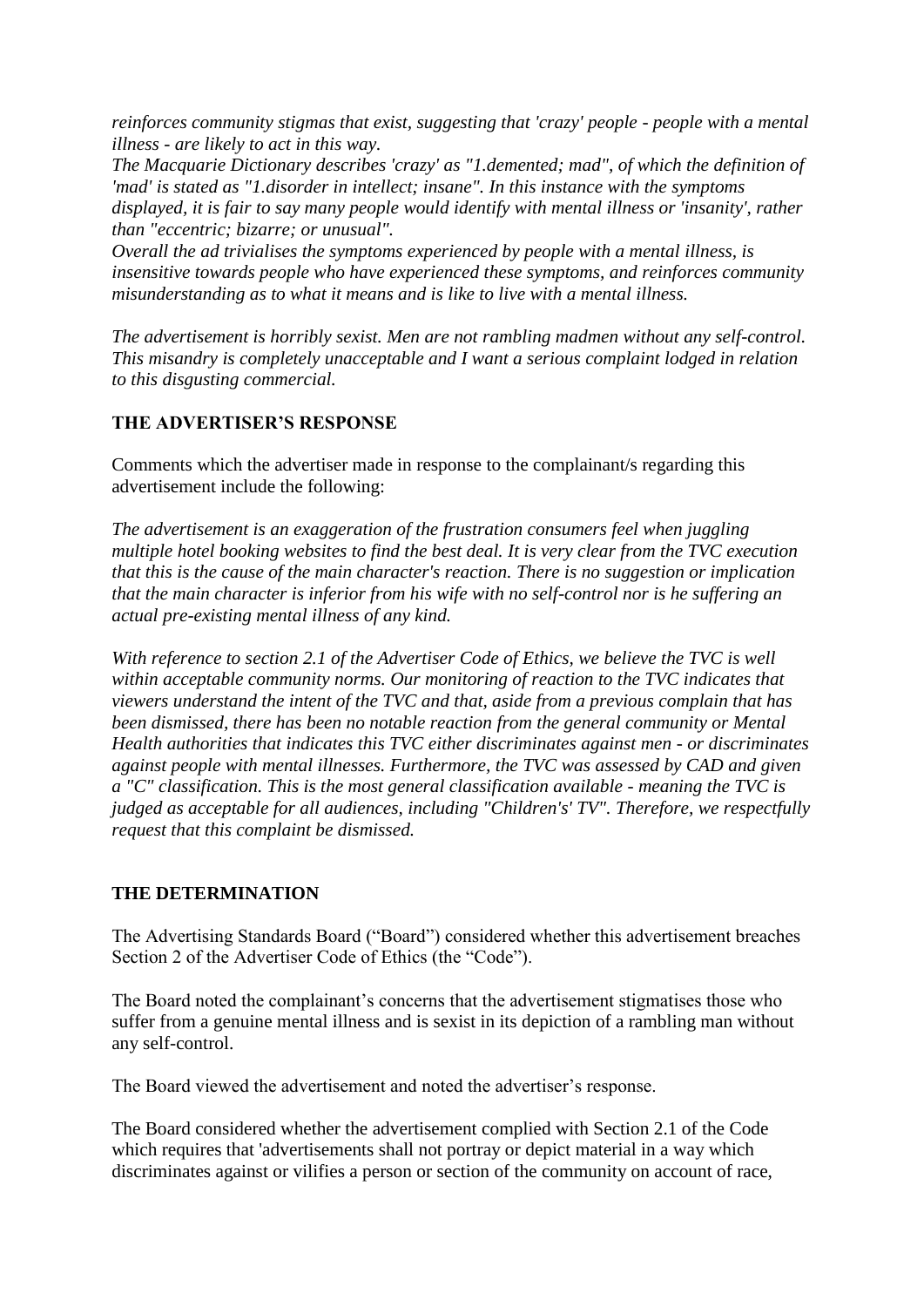ethnicity, nationality, gender, age, sexual preference, religion, disability, mental illness or political belief.'

The Board noted the advertisement depicts a man who has spent a sleepless night attempting to view a number of hotel booking websites all at once in order to compare the various prices and deals for a hotel.

The Board noted it had previously dismissed this version of the advertisement on Pay TV in case 0386/13 where:

"The Board noted that as the wife enters the room she sees the behaviour of the man and immediately asks "have you been up all night?" The man responds saying that he has been looking for hotel deals. The Board noted that it is very clear that the strange behaviour displayed by the man is related to his lack of sleep.

The Board noted that the man is behaving in an erratic and peculiar way and he is speaking very quickly. The Board considered that the behaviour the man is showing could be likened to behaviour displayed by people suffering certain types of mental illnesses.

The Board noted that the voiceover at the end of the advertisement suggests that the consumer utilises the services of the hotelscombined.com website to compare hotel prices easily and states "you"d be crazy not to."

The Board considered that in the context of this service and in combination with the actions of the man, the use of the term "crazy" is a reference to the concept of someone behaving strangely due to sleep deprivation and confusion and frustration at not knowing what the best deal is.

The Board noted that there is a genuine community concern and sensitivity toward people with, and people affected by mental illness. The Board considered that in this case, the advertisement was not being insensitive in the portrayal of a man who was clearly affected by sleep deprivation."

The Board gave further consideration to the Macquarie Dictionary definition of "crazy:"

- 1. demented; mad.
- 2. eccentric; bizarre; unusual.
- 3. unrealistic; impractical: a crazy scheme.
- 4. intensely enthusiastic or excited.
- 5. likely to collapse, fall to pieces, or disintegrate. –noun (plural crazies)
- 6. Colloquial someone who is considered eccentric or insane.

The Board considered that the definition of "crazy" has a predominance of references to the concept of someone being eccentric and impractical rather than having a mental illness.

The Board considered that the most likely interpretation of "you"d be crazy not to" would be that it would be "foolish" not to utilise the service not a reference to having a mental illness.

Consistent with its previous determinations, the Board considered that in this instance the most likely interpretation of the behaviour displayed by the man in the current advertisement is one of a person who is extremely frustrated and sleep deprived and that the advertisement